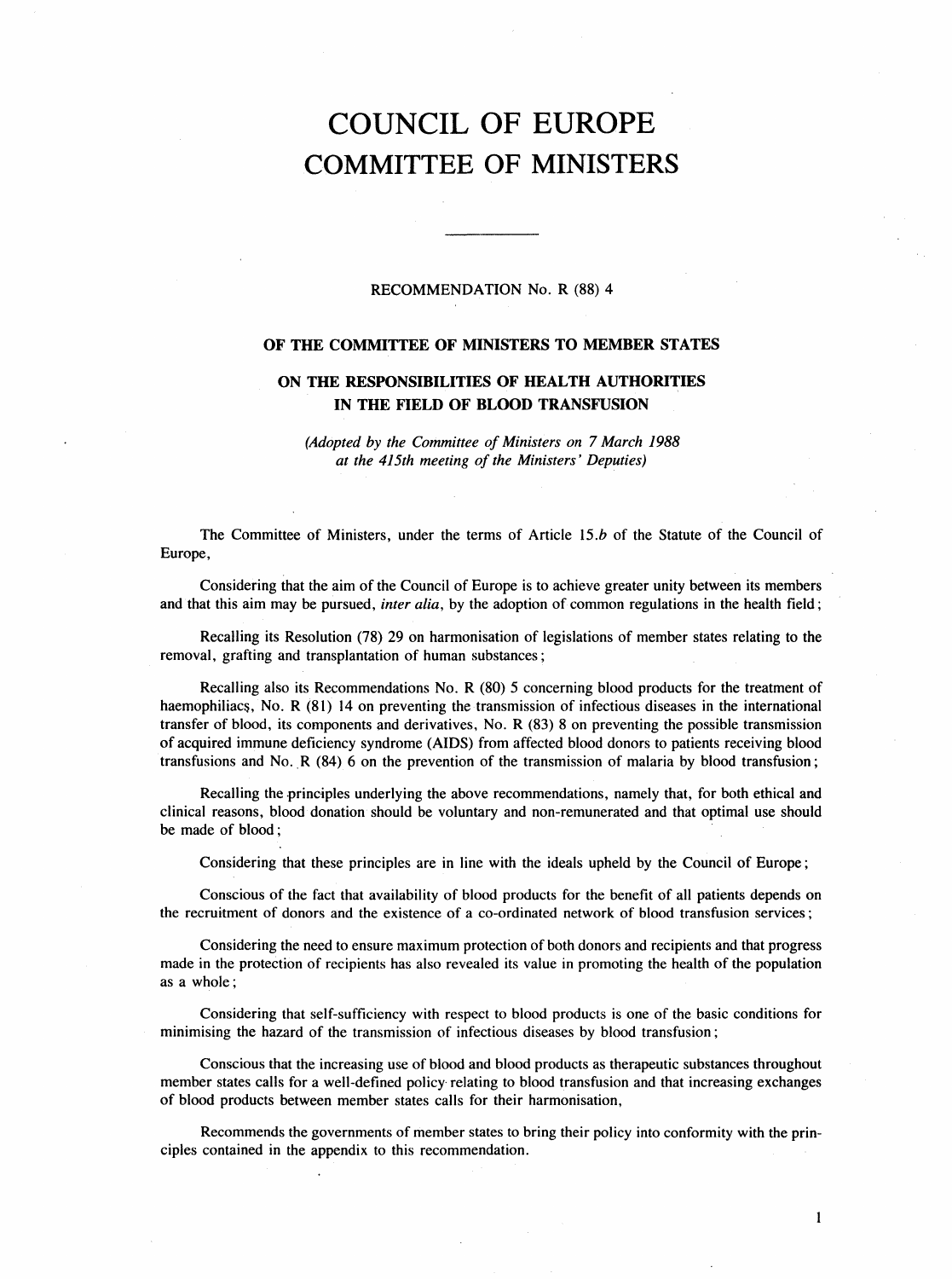#### **Definitions**

1. The term "transfusion" is meant to cover all activities in connection with promoting the collection of blood, collecting, preparing, conserving, distributing blood, in addition to its administration.

2. The terms "blood" or "blood products" are meant to include all therapeutic substances derived from blood: whole blood, blood components and plasma derivatives.

# Article 1

Health authorities (HAs) should have an obligation to promote the adoption of policies in line with the ethical principles of voluntary, non-remunerated blood donation; these principles ensure maximum security for the health of both donors and recipients.

# Article 2

The organisation of transfusion at country level should be the responsibility of the HAs; they should in particular assume responsibility, either directly or indirectly, for the establishment of a country-wide collection, preparation and distribution programme so as to cover all the stages of transfusion and to meet the population's actual needs regarding blood-based therapeutic substances of human origin.

#### Article 3

HAs may decide to entrust all or part of the transfusion programme to non-governmental bodies and to supervise their activities; activities in connection with the promotion of donation of blood and plasma should be entrusted only to non-profit-making agencies; where this is not already the case, countries should seek to apply the same principle in respect of the collection of blood and plasma.

# Article 4

To avoid wastage of blood as well as of technical and financial resources in the form of staff and equipment, HAs should ensure co-ordination of all activities of the transfusion programme, whether under their direct or indirect control.

# Article 5

HAs should ensure that patients have access to all blood products in the most favourable conditions for applying the most appropriate treatment; this objective can be achieved either by providing blood products free of charge or through a system of social security or any other appropriate system of insurance of the patient; where the product is governed by reimbursement regulations, its price should be adjusted to cover its cost to the transfusion service, including promotion of blood donation, research and development.

#### Article 6

HAs should be responsible for regularly assessing the need for blood on the basis of scientific, clinical and technical criteria; it should be possible, by means of the assessment, to organise and co-ordinate transfusion activities in such a way that, as a result of adequate blood donor recruitment, blood products are available throughout the country.

#### Article 7

HAs should make provision for the periodical assessment of the quality and proficiency of transfusion services through suitable arrangements; to ensure the safety of transfusion for both donors and recipients, HAs should make provision for internal and external quality control throughout all the stages of the transfusion programme.

#### Article 8

HAs should foster close co-operation between the medical staff of transfusion centres and patient care services in order to enable optimal use of blood and thereby avoid wastage.

## Article 9

When there is a shortage of blood, the physician in charge of the transfusion centre may have to decide on priorities in consultation with the attending physician(s).